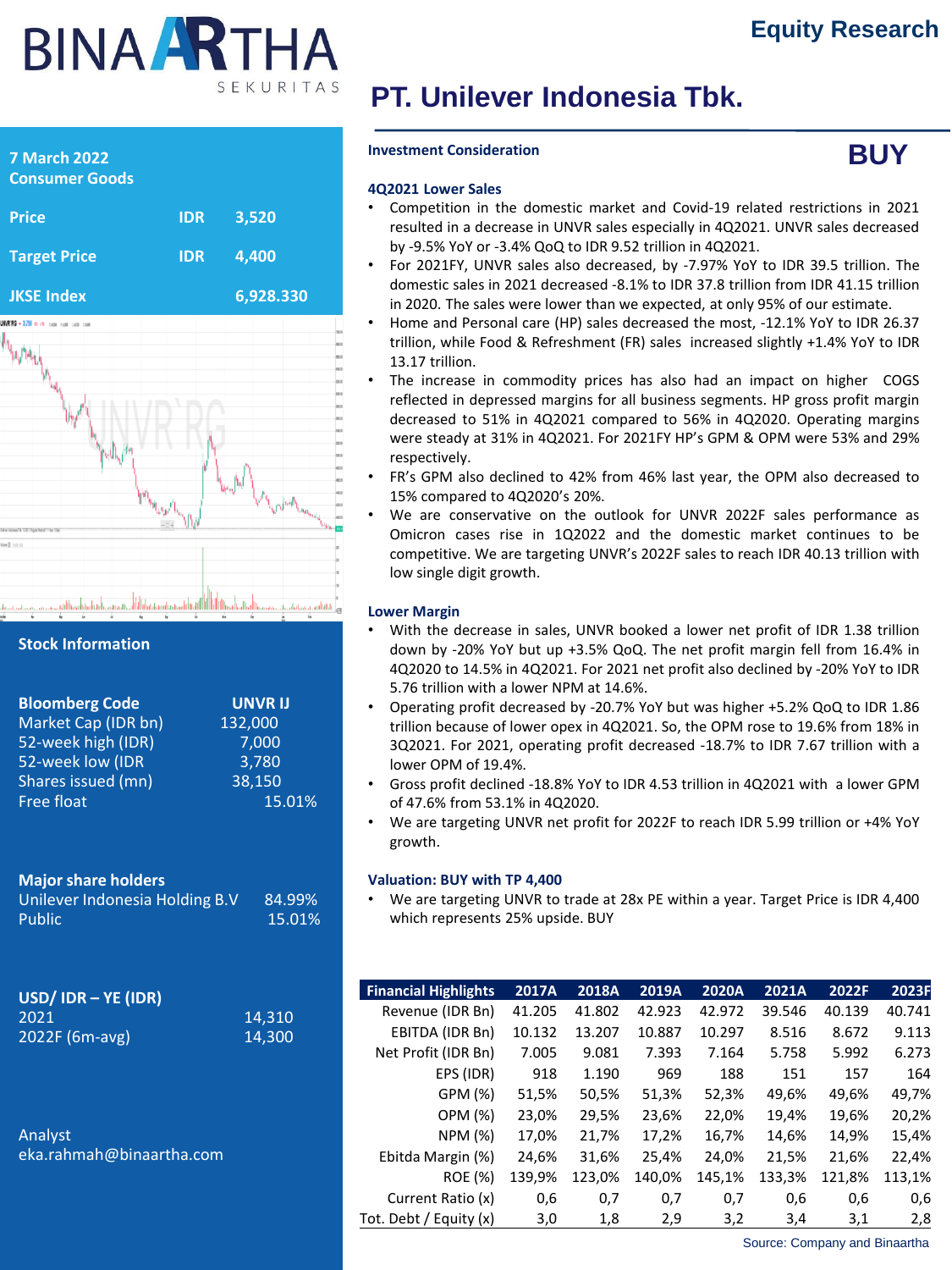# **Table: UNVR's Business Segment GPM & OPM YoY**

|                   |       |       |       | 1Q2021 2Q2021 3Q2021 4Q2021 2020A |       | 2021A |
|-------------------|-------|-------|-------|-----------------------------------|-------|-------|
| <b>HP Segment</b> |       |       |       |                                   |       |       |
| GPM               | 55.9% | 52,1% | 51,4% | 50,6%                             | 56,1% | 52,6% |
| <b>OPM</b>        | 30.8% | 29.0% | 26.8% | 31.2%                             | 32,6% | 29.5% |
| <b>FR Segment</b> |       |       |       |                                   |       |       |
| GPM               | 45.5% | 42.9% | 44.7% | 41.7%                             | 43.5% | 43.7% |
| <b>OPM</b>        | 18.5% | 12.3% | 17.4% | 15,3%                             | 15.0% | 15.9% |

Source: Company

#### **Table: UNVR's Sales Performance YoY**

|          | <b>2020A</b> | <b>2021A</b>          | ℅        |
|----------|--------------|-----------------------|----------|
| Domestic |              | 41.158.401 37.847.315 | $-8,0\%$ |
| Export   |              | 1.814.073  1.698.644  | -6.4%    |
| Total    |              | 42.972.474 39.545.959 | -8,0%    |

Source: Company

# **Table: Income Statement in IDR Million YoY & QoQ**

| <b>Income Statement (In IDR Mn)</b> | 1Q2021       | <b>2Q2021</b> | 3Q2021       | 4Q2021       | <b>QoQ</b> | 4Q2020       | YoY       |
|-------------------------------------|--------------|---------------|--------------|--------------|------------|--------------|-----------|
| <b>Sales</b>                        | 10.282.521   | 9.894.249     | 9.852.760    | 9.516.429    | $-3,4%$    | 10.515.801   | $-9,5%$   |
| Cost of Sales                       | -4.889.595   | $-5.039.564$  | $-5.007.322$ | $-4.983.091$ | $-0,5%$    | -4.929.788   | 1,1%      |
| <b>Gross Profit</b>                 | 5.392.926    | 4.854.685     | 4.845.438    | 4.533.338    | -6,4%      | 5.586.013    | $-18,8%$  |
| <b>Operating Expenses</b>           | $-3.166.798$ | $-3.043.011$  | $-3.070.766$ | $-2.666.361$ | $-13,2%$   | $-3.230.553$ | $-17,5%$  |
| <b>Operating Profit</b>             | 2.226.128    | 1.811.674     | 1.774.672    | 1.866.977    | 5,2%       | 2.355.460    | $-20,7%$  |
| Other Income (Expenses)             | $-46.263$    | $-46.067$     | $-57.090$    | $-33.439$    | -41,4%     | $-88.289$    | $-62,1%$  |
| <b>PBT</b>                          | 2.179.865    | 1.765.607     | 1.717.582    | 1.833.538    | 6,8%       | 2.267.171    | $-19,1%$  |
| Tax                                 | $-481.785$   | $-417.795$    | $-384.680$   | $-454.184$   | 18,1%      | -541.974     | $-16,2%$  |
| <b>NIAT</b>                         | 1.698.080    | 1.347.812     | 1.332.902    | 1.379.354    | 3,5%       | 1.725.197    | $-20,0\%$ |
| Non-controlling Interest            | 0            | 0             | 0            | $\mathbf{0}$ | $0,0\%$    | $\Omega$     | 0,0%      |
| <b>Net Income</b>                   | 1.698.080    | 1.347.812     | 1.332.902    | 1.379.354    | 3,5%       | 1.725.197    | $-20,0\%$ |
| <b>EPS</b>                          | 45           | 35            | 35           | 36           | 3,5%       | 45           | $-20,0%$  |
|                                     |              |               |              |              |            |              |           |
| <b>GPM</b>                          | 52,4%        | 49,1%         | 49,2%        | 47,6%        |            | 53,1%        |           |
| <b>OPM</b>                          | 21,6%        | 18,3%         | 18,0%        | 19,6%        |            | 22,4%        |           |
| <b>NPM</b>                          | 16,5%        | 13,6%         | 13,5%        | 14,5%        |            | 16,4%        |           |

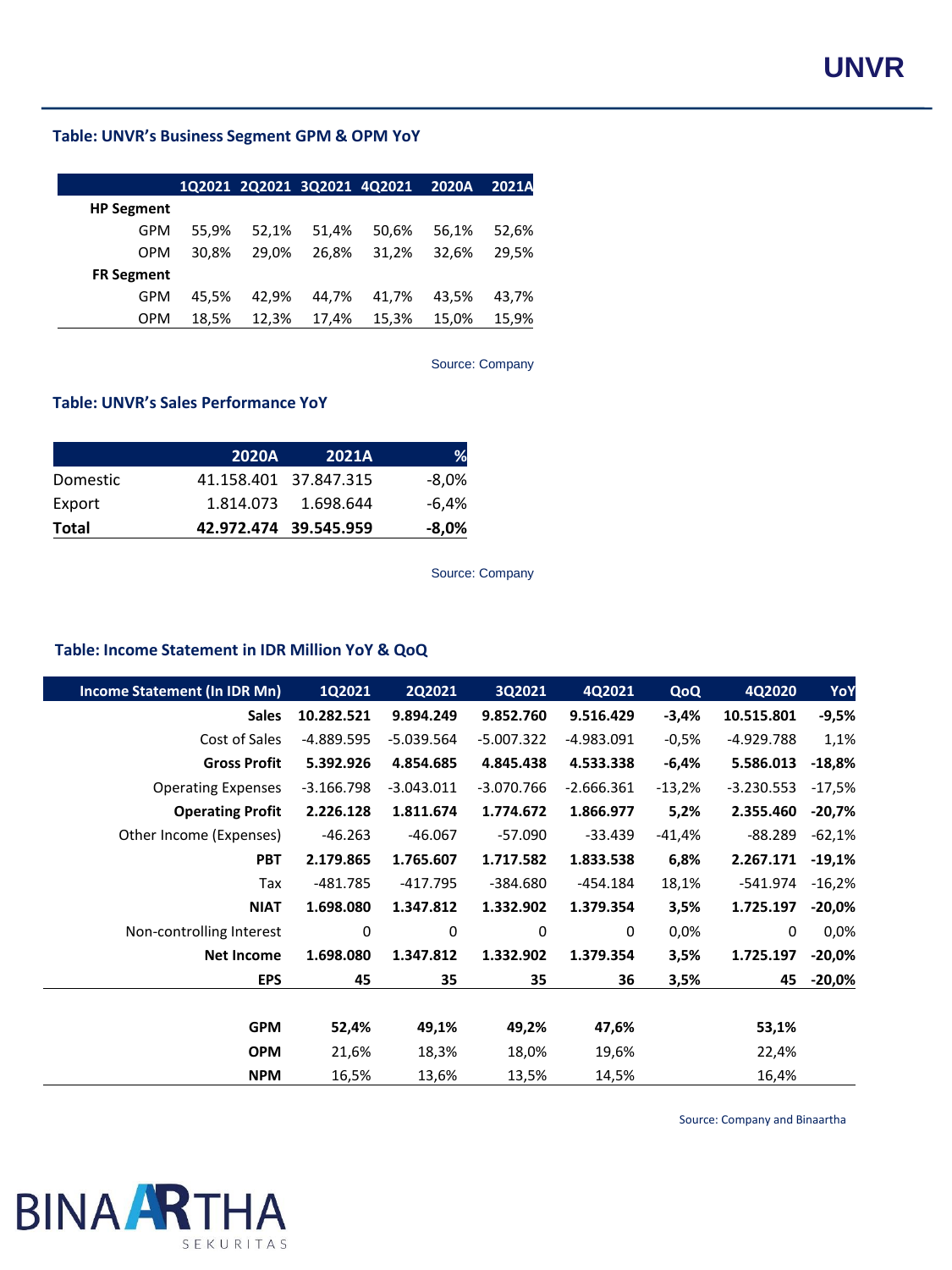### **Table: Income Statement in IDR Million YoY**

| Income Statement (In IDR Mn) | 2017A         | <b>2018A</b>  | 2019A         | <b>2020A</b>  | 2021A         | 2022F         | 2023F         |
|------------------------------|---------------|---------------|---------------|---------------|---------------|---------------|---------------|
| <b>Sales</b>                 | 41.204.510    | 41.802.073    | 42.922.563    | 42.972.474    | 39.545.959    | 40.139.148    | 40.741.236    |
| Cost of Sales                | $-19.984.776$ | $-20.697.246$ | $-20.893.870$ | $-20.515.484$ | $-19.919.572$ | $-20.230.131$ | $-20.492.842$ |
| <b>Gross Profit</b>          | 21.219.734    | 21.104.827    | 22.028.693    | 22.456.990    | 19.626.387    | 19.909.018    | 20.248.394    |
| <b>Operating Expenses</b>    | $-11.723.970$ | -8.780.616    | -11.907.787   | $-13.005.978$ | $-11.946.936$ | $-12.041.745$ | $-12.018.665$ |
| <b>Operating Profit</b>      | 9.495.764     | 12.324.211    | 10.120.906    | 9.451.012     | 7.679.451     | 7.867.273     | 8.229.730     |
| Other Income (Expenses)      | $-124.103$    | $-176.124$    | $-219.134$    | $-244.143$    | $-182.859$    | -184.640      | $-187.410$    |
| <b>PBT</b>                   | 9.371.661     | 12.148.087    | 9.901.772     | 9.206.869     | 7.496.592     | 7.682.633     | 8.042.320     |
| Tax                          | $-2.367.099$  | $-3.066.900$  | $-2.508.935$  | $-2.043.333$  | $-1.738.444$  | $-1.690.179$  | $-1.769.310$  |
| <b>NIAT</b>                  | 7.004.562     | 9.081.187     | 7.392.837     | 7.163.536     | 5.758.148     | 5.992.454     | 6.273.010     |
| Non-controlling Interest     |               |               |               |               |               |               |               |
| <b>Net Income</b>            | 7.004.562     | 9.081.187     | 7.392.837     | 7.163.536     | 5.758.148     | 5.992.454     | 6.273.010     |
| <b>EPS</b>                   | 918           | 1.190         | 969           | 188           | 151           | 157           | 164           |
| <b>EBITDA</b>                | 10.132.204    | 13.207.147    | 10.886.592    | 10.297.312    | 8.516.160     | 8.672.300     | 9.113.140     |

#### **Table: Cash Flow in IDR Million YoY**

| <b>Cash Flow (In IDR Mn)</b>          | 2017A        | 2018A        | 2019A        | 2020A        | 2021A        | 2022F        | 2023F        |
|---------------------------------------|--------------|--------------|--------------|--------------|--------------|--------------|--------------|
| Net Income                            | 7.004.562    | 9.081.187    | 7.392.837    | 7.163.536    | 5.758.148    | 5.992.454    | 6.273.010    |
| Depreciation                          | 632.861      | 867.160      | 754.590      | 841.653      | 834.692      | 808.167      | 872.820      |
| Change in WC                          | 563.212      | $-1.859.433$ | 1.796.044    | 209.629      | $-245.111$   | 72.825       | 308.868      |
| <b>Cash From Operating Activities</b> | 8.200.635    | 8.088.914    | 9.943.471    | 8.214.818    | 6.347.729    | 6.873.445    | 7.454.697    |
|                                       |              |              |              |              |              |              |              |
| Change on Non-current Asset           | $-2.450.679$ | $-960.715$   | $-804.668$   | -428.888     | $-554.744$   | $-1.576.549$ | $-1.764.907$ |
| <b>Cash From Investing Activities</b> | $-2.450.679$ | $-960.715$   | $-804.668$   | $-428.888$   | -554.744     | $-1.576.549$ | $-1.764.907$ |
| <b>Others Noncurrent Liabilities</b>  | 372.029      | $-32.864$    | $-2.991$     | $-195.248$   | 3.118        | 63.757       | $-9.676$     |
| Long-term Liabilities                 | 610.604      | $-443.752$   | 635.812      | 132.775      | 59.265       | 165.014      | 21.073       |
| Equity                                | $-6.701.640$ | $-6.704.700$ | $-9.494.642$ | $-7.508.030$ | $-6.374.247$ | $-5.393.208$ | $-5.645.709$ |
| <b>Cash From Financing Activities</b> | $-5.719.007$ | $-7.181.316$ | $-8.861.821$ | $-7.570.503$ | $-6.311.864$ | $-5.164.437$ | $-5.634.312$ |
| <b>Net Changes in Cash</b>            | 30.949       | $-53.117$    | 276.982      | 215.427      | $-518.879$   | 132.460      | 55.479       |
| <b>Beginning Balance</b>              | 373.835      | 404.784      | 351.667      | 628.649      | 844.076      | 325.197      | 457.657      |
| <b>Ending Balance</b>                 | 404.784      | 351.667      | 628.649      | 844.076      | 325.197      | 457.657      | 513.135      |

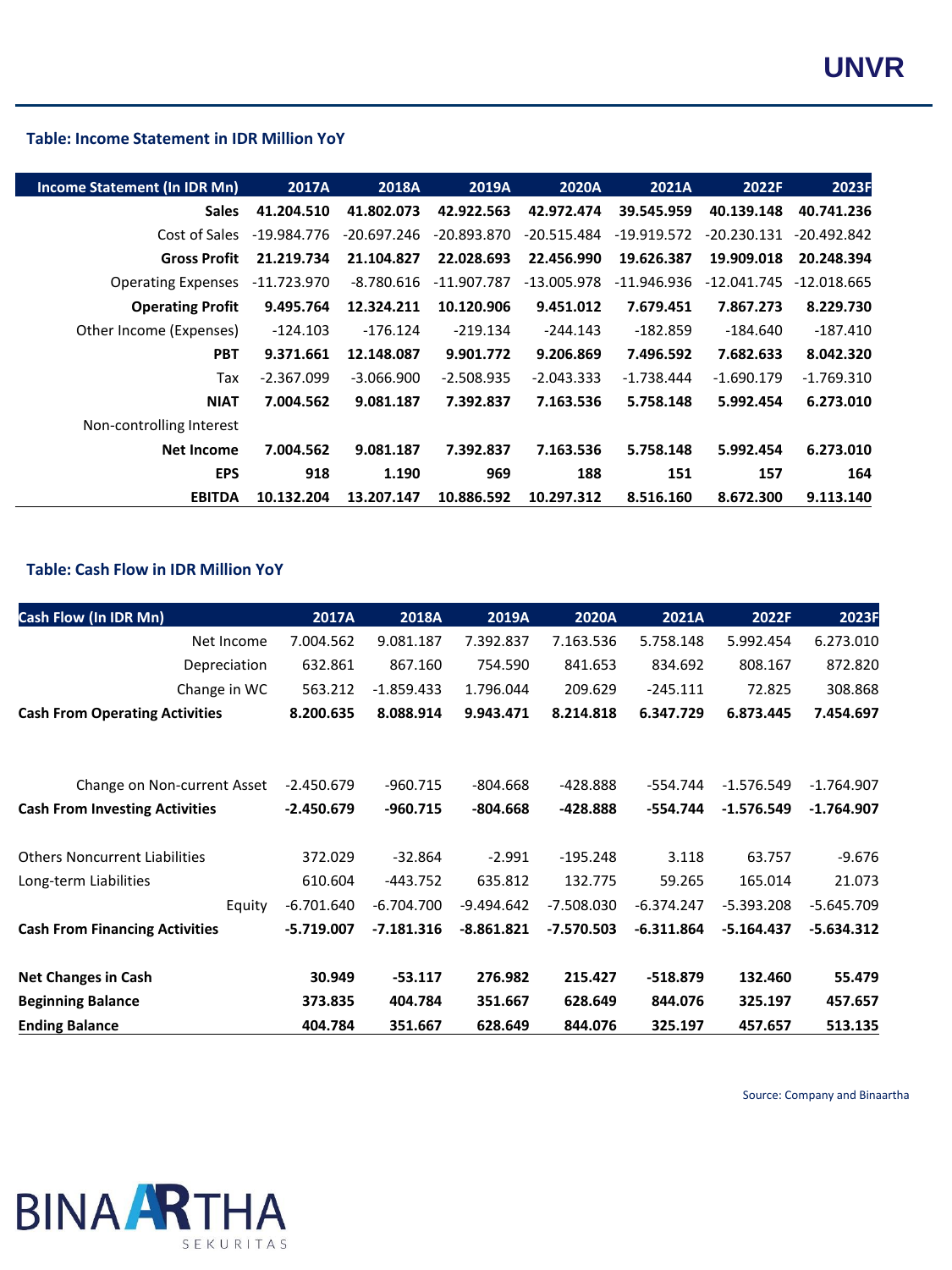### **Table: Statement of Financial Position in IDR Million YoY**

| IDR <sub>mn</sub> .                   | 2017A     | 2018A     | 2019A     | 2020A                                                  | 2021A     | 2022F      | 2023F      |
|---------------------------------------|-----------|-----------|-----------|--------------------------------------------------------|-----------|------------|------------|
| <b>ASSETS</b>                         |           |           |           |                                                        |           |            |            |
|                                       |           |           |           |                                                        |           |            |            |
| <b>CURRENT ASSETS</b>                 |           |           |           |                                                        |           |            |            |
| Cash and Cash Equivalents             | 404.784   | 351.667   | 628.649   | 844.076                                                | 325.197   | 457.657    | 513.135    |
| <b>Trade Accounts Receivable</b>      | 4.854.825 | 5.103.406 | 5.447.751 | 5.295.288                                              | 4.516.555 | 4.765.227  | 4.744.887  |
| Inventories                           | 2.393.540 | 2.658.073 | 2.429.234 | 2.463.104                                              | 2.453.871 | 2.354.362  | 2.417.643  |
| <b>Others Current Assets</b>          | 223.237   | 144.764   | 24.700    | 225.892                                                | 346.585   | 401.391    | 407.412    |
| <b>Total Current Assets</b>           | 7.876.386 | 8.257.910 | 8.530.334 | 8.828.360                                              | 7.642.208 | 7.978.638  | 8.083.078  |
| <b>NONCURRENT ASSETS</b>              |           |           |           |                                                        |           |            |            |
| <b>Fixed Assets</b>                   |           |           |           | 10.422.133 10.627.387 10.715.376 10.419.902 10.102.086 |           | 10.910.253 | 11.783.073 |
| <b>Other Noncurrent Assets</b>        | 1.553.271 | 1.441.572 | 1.403.661 | 1.286.370                                              | 1.324.238 | 1.284.453  | 1.303.720  |
| <b>Total Noncurrent Assets</b>        |           |           |           | 11.975.404 12.068.959 12.119.037 11.706.272 11.426.324 |           | 12.194.706 | 13.086.793 |
| <b>TOTAL ASSETS</b>                   |           |           |           | 19.851.790 20.326.869 20.649.371 20.534.632 19.068.532 |           | 20.173.343 | 21.169.870 |
|                                       |           |           |           |                                                        |           |            |            |
| <b>LIABILITIES AND EQUITY</b>         |           |           |           |                                                        |           |            |            |
| <b>LIABILITIES</b>                    |           |           |           |                                                        |           |            |            |
| <b>CURRENT LIABILITIES</b>            |           |           |           |                                                        |           |            |            |
| Short-term Bank Loans                 | 3.450.000 | 460.000   | 2.920.000 | 3.015.000                                              | 1.850.000 | 2.200.000  | 2.400.000  |
| <b>Trade Account Payable</b>          | 4.527.110 | 4.572.600 | 4.516.954 | 4.277.617                                              | 4.571.352 | 4.639.922  | 4.709.521  |
| Accruals                              | 2.288.992 | 2.681.273 | 2.751.404 | 2.360.004                                              | 2.631.421 | 2.670.892  | 2.710.956  |
| <b>Others Current Liabilities</b>     | 2.432.512 | 3.559.949 | 2.876.950 | 3.704.915                                              | 3.392.379 | 3.211.132  | 3.259.299  |
| <b>Total Current Liabilities</b>      |           |           |           | 12.698.614 11.273.822 13.065.308 13.357.536 12.445.152 |           | 12.721.946 | 13.079.776 |
| <b>NONCURRENT LIABILITIES</b>         |           |           |           |                                                        |           |            |            |
| <b>Others Noncurrent Liabilities</b>  | 1.290.240 | 1.257.376 | 1.254.385 | 1.059.137                                              | 1.062.255 | 1.126.012  | 1.116.336  |
| Long-term Liabilities                 | 855.756   | 412.004   | 1.047.816 | 1.180.591                                              | 1.239.856 | 1.404.870  | 1.425.943  |
| <b>Total Noncurrent Liabilities</b>   | 2.145.996 | 1.669.380 | 2.302.201 | 2.239.728                                              | 2.302.111 | 2.530.882  | 2.542.279  |
| <b>TOTAL LIABILITIES</b>              |           |           |           | 14.844.610 12.943.202 15.367.509 15.597.264 14.747.263 |           | 15.252.829 | 15.622.055 |
| <b>EQUITY</b>                         | 5.007.180 | 7.383.667 | 5.281.862 | 4.937.368                                              | 4.321.269 | 4.920.514  | 5.547.815  |
| <b>TOTAL LIABILITIES &amp; EQUITY</b> |           |           |           | 19.851.790 20.326.869 20.649.371 20.534.632 19.068.532 |           | 20.173.343 | 21.169.870 |

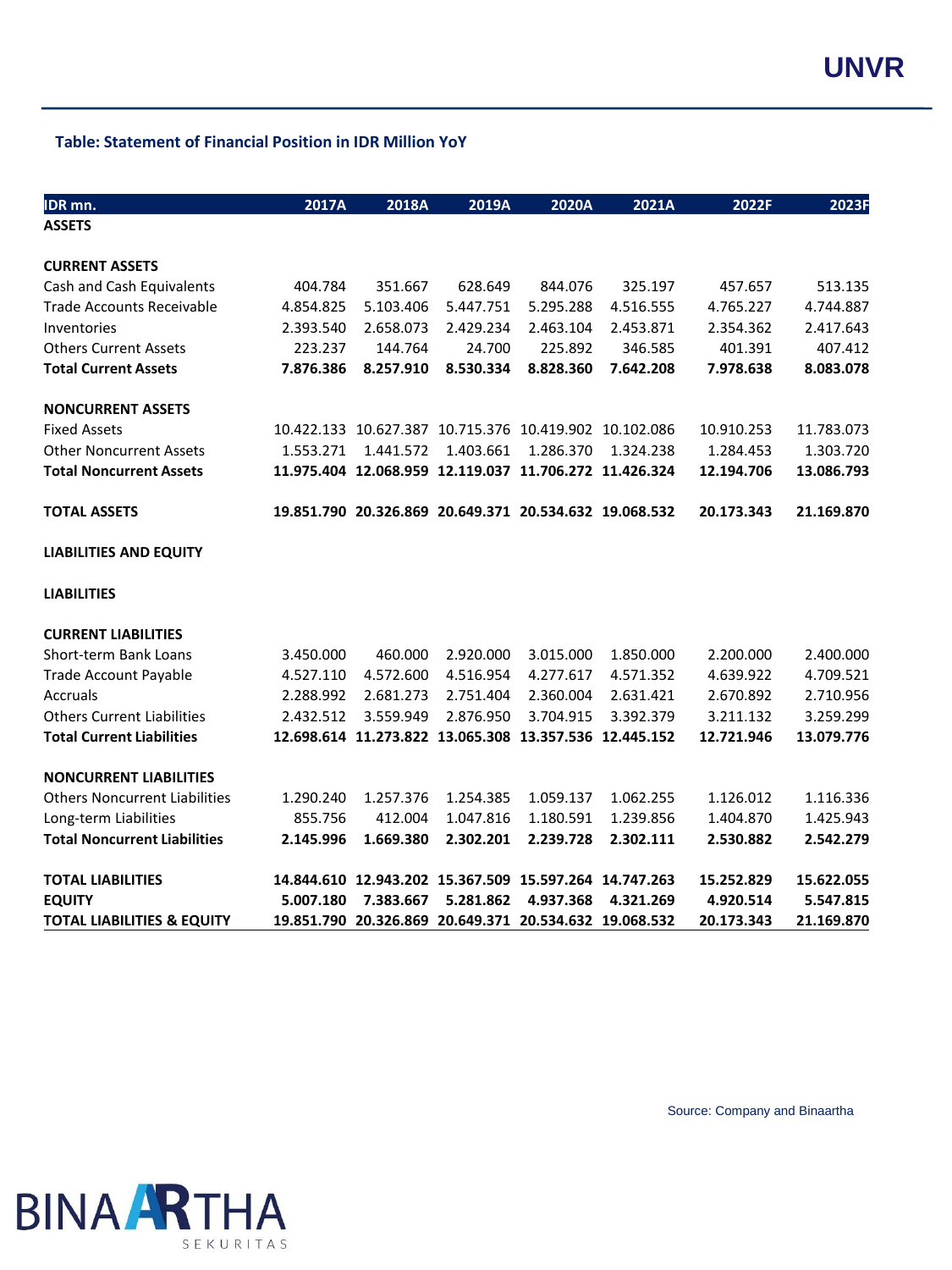# **UNVR**

# **Table: Ratio Highlights YoY**

|                          | 2017A  | 2018A  | 2019A    | 2020A    | 2021A    | 2022F  | 2023F  |
|--------------------------|--------|--------|----------|----------|----------|--------|--------|
| Growth (% YoY)           |        |        |          |          |          |        |        |
| <b>Sales</b>             | 2,9%   | 1,5%   | 2,7%     | 0,1%     | $-8,0%$  | 1,5%   | 1,5%   |
| OP                       | 9,1%   | 29,8%  | $-17,9%$ | $-6,6%$  | $-18,7%$ | 2,4%   | 4,6%   |
| <b>EBITDA</b>            | 9,6%   | 30,3%  | $-17,6%$ | $-5,4%$  | $-17,3%$ | 1,8%   | 5,1%   |
| <b>NP</b>                | 9,6%   | 29,6%  | $-18,6%$ | $-3,1%$  | $-19,6%$ | 4,1%   | 4,7%   |
| <b>EPS</b>               | 9,6%   | 29,6%  | $-18,6%$ | $-80,6%$ | $-19,6%$ | 4,1%   | 4,7%   |
| Profitability (%)        |        |        |          |          |          |        |        |
| Gross Margin             | 51,5%  | 50,5%  | 51,3%    | 52,3%    | 49,6%    | 49,6%  | 49,7%  |
| <b>Operating Margin</b>  | 23,0%  | 29,5%  | 23,6%    | 22,0%    | 19,4%    | 19,6%  | 20,2%  |
| <b>EBITDA</b> margin     | 24,6%  | 31,6%  | 25,4%    | 24,0%    | 21,5%    | 21,6%  | 22,4%  |
| <b>NET Profit margin</b> | 17,0%  | 21,7%  | 17,2%    | 16,7%    | 14,6%    | 14,9%  | 15,4%  |
| <b>ROA</b>               | 35,3%  | 44,7%  | 35,8%    | 34,9%    | 30,2%    | 29,7%  | 29,6%  |
| <b>ROE</b>               | 139,9% | 123,0% | 140,0%   | 145,1%   | 133,3%   | 121,8% | 113,1% |
| Solvability (x)          |        |        |          |          |          |        |        |
| Net debt/ equity         | 2,1    | 1,6    | 2,2      | 2,3      | 2,7      | 2,4    | 2,1    |
| Tot. debt/ Tot.equity    | 3,0    | 1,8    | 2,9      | 3,2      | 3,4      | 3,1    | 2,8    |
| Debt Ratio               | 0,7    | 0,6    | 0,7      | 0,8      | 0,8      | 0,8    | 0,7    |
| Int. Coverage            | 54,9   | 47,3   | 32,1     | 28,8     | 31,1     | 33,0   | 31,7   |
| Liquidity (x)            |        |        |          |          |          |        |        |
| <b>Current Ratio</b>     | 0,6    | 0,7    | 0,7      | 0,7      | 0,6      | 0,6    | 0,6    |
| Cash Ratio               | 0,0    | 0,0    | 0,0      | 0,1      | 0,0      | 0,0    | 0,0    |
| Per Share data (IDR)     |        |        |          |          |          |        |        |
| <b>EPS</b>               | 918    | 1.190  | 969      | 188      | 151      | 157    | 164    |
| <b>BV</b>                | 656    | 968    | 692      | 129      | 113      | 129    | 145    |
| EBITDA/share             | 1.328  | 1.731  | 1.427    | 270      | 223      | 227    | 239    |